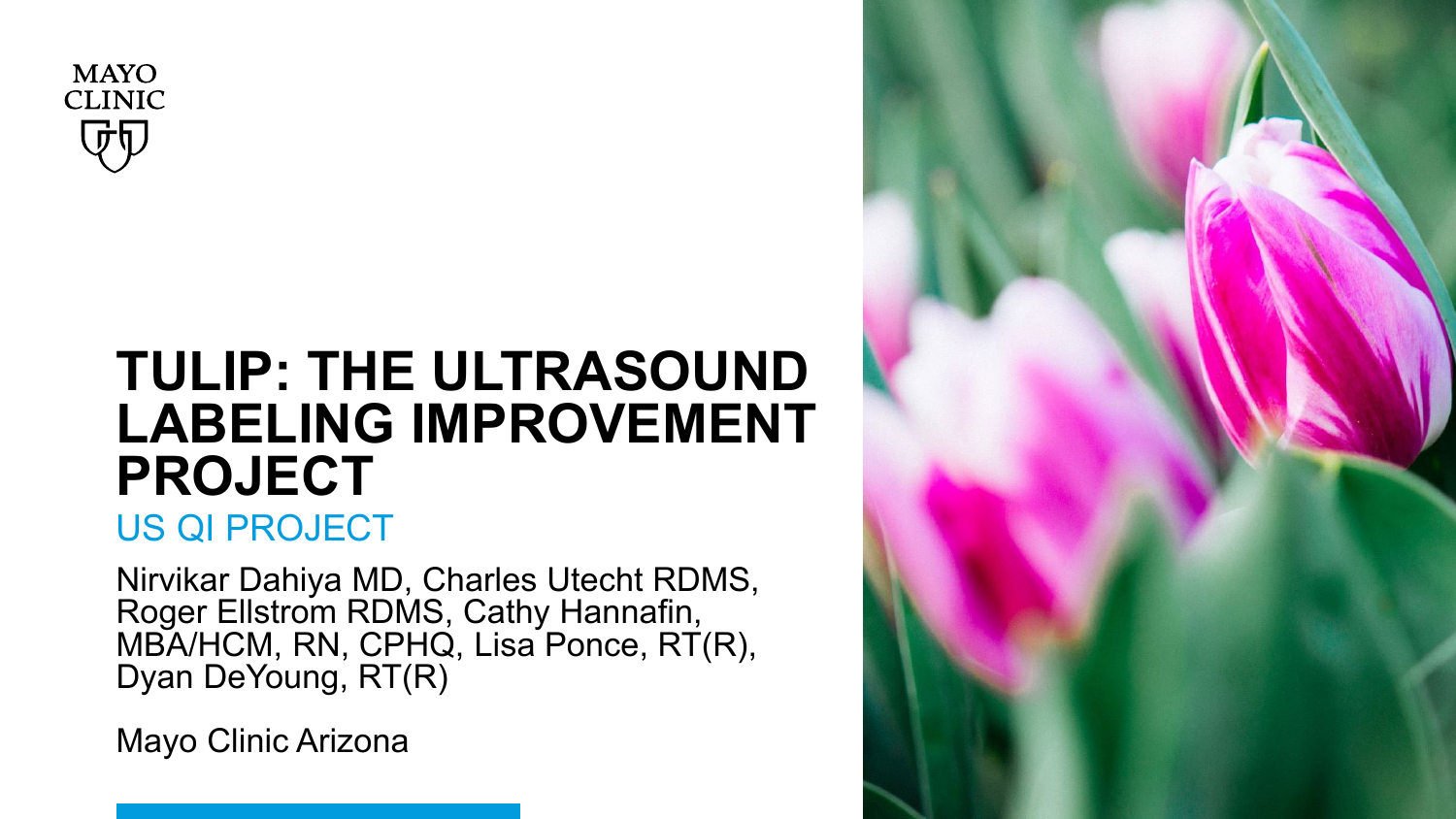## **PROJECT OVERVIEW**

- **Project Started:** Dec 2020
- **Location:** MCH Radiology Ultrasound Procedures
- **Gap in Quality**: Increase in specimen-related errors over past six months.
- Lean Six Sigma/DMAIC approach
- QA Gold Project submission goal
- Weekly Zoom meetings, 1 hr
- SharePoint site for team
- **Provider Champion**: Dr. Nirvi Dahiya, Division Chair
- **Team Leader: Chuck Utecht, US Supervisor**
- **Operations**: Dyan DeYoung, US Ops Manager
- **Nursing Leader**: Tom Williams, Rad Nursing Manager

#### • **Quality Advisors:**

- Cathy Hannafin, RN Quality Specialist
- Lisa Ponce, Rad Quality Advisor
- Dr. Jonathan Flug, Rad Quality Chair
- **Sonographers:** Stephanie Black, Nicole Coderre, Roger Ellstrom, Chauna Hardin, Tawny Hernandez, Alena Karlowicz, Kaylee Kellogg, Shayna Vedadi, Tracie Wickert
- **Radiology RNs:** Jenna Jemiola, Lindsay Marshall, Kathy Larson
- **Data Analysts/Informatics:** John McCabe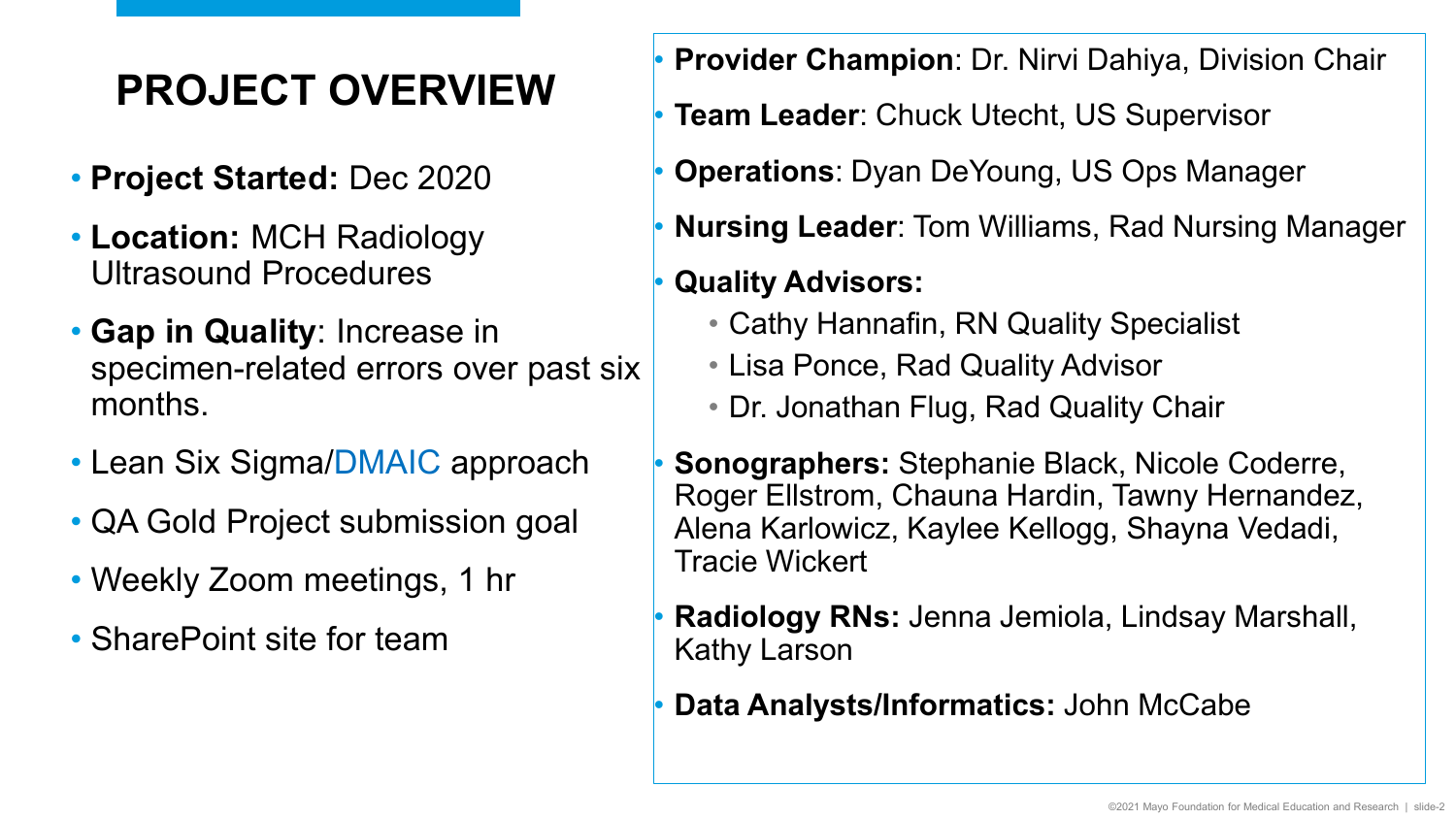## **GAP IN QUALITY**

treatment in the number of specimentrelated safety events in the interest of  $\epsilon$ nnorodoo in tho nambor or opoolmon roldtod odloty ovonto in tho<br>ienital at MCA  $\alpha$  has the signal based ultrasound (US)  $\alpha$ 

Radiology Ultrasound Division was identified as the site for these events.

From June-November 2020, the specimen-related safety event rate was .37 events per 100 US procedures, compared to the prior 12 months (June 2019-May 2020) of  $.10$  events per 100 US procedures. time (TAT) for US procedures. Tatisfaction of the time of examental to examine of examines in the time of exam<br>Tatisfaction of examines in the time of examines in the time of examines in the time of examines in the time o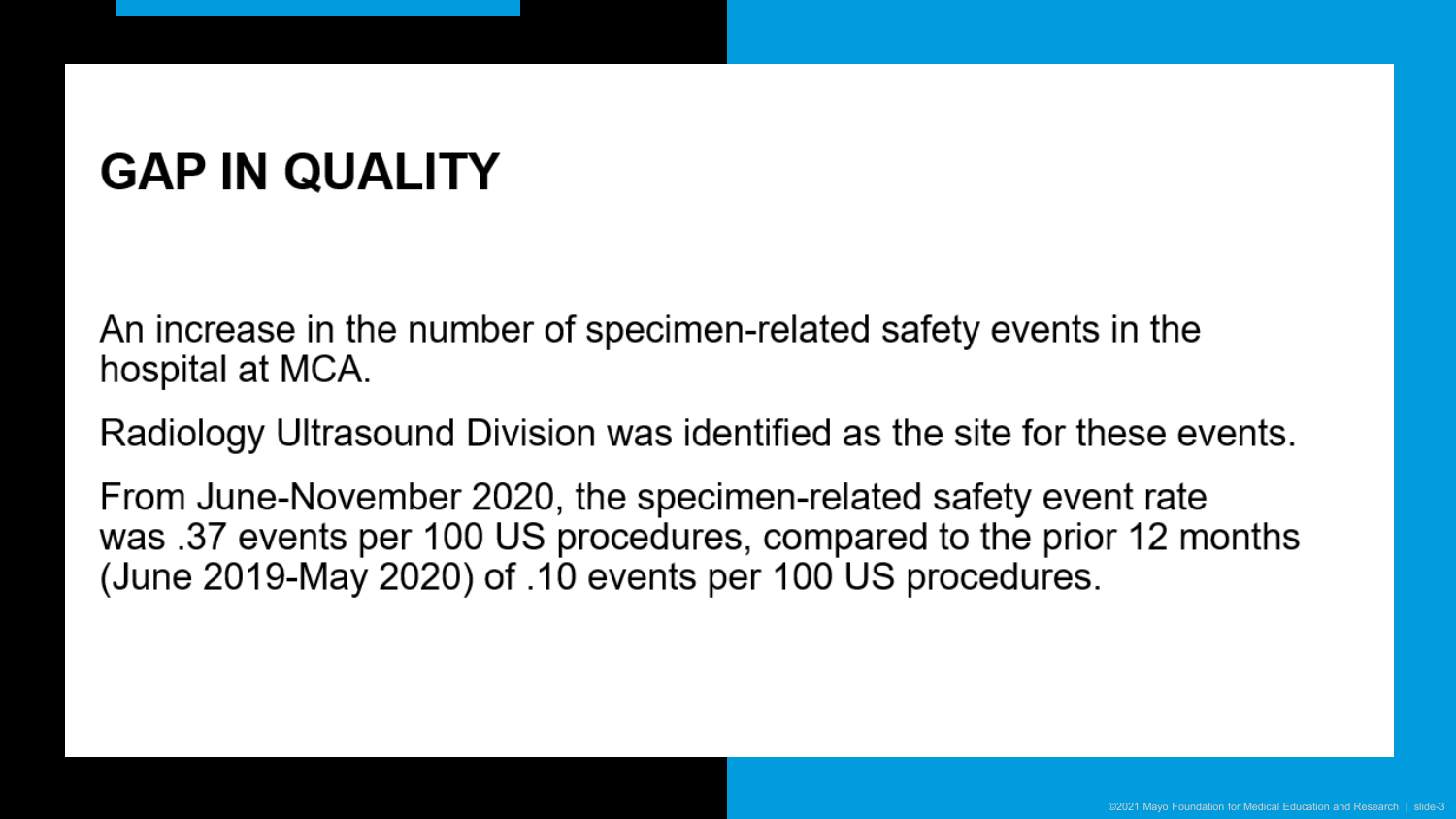The percent of specimen-related safety events by type from June 2020-Jan 2021 were reviewed by the team

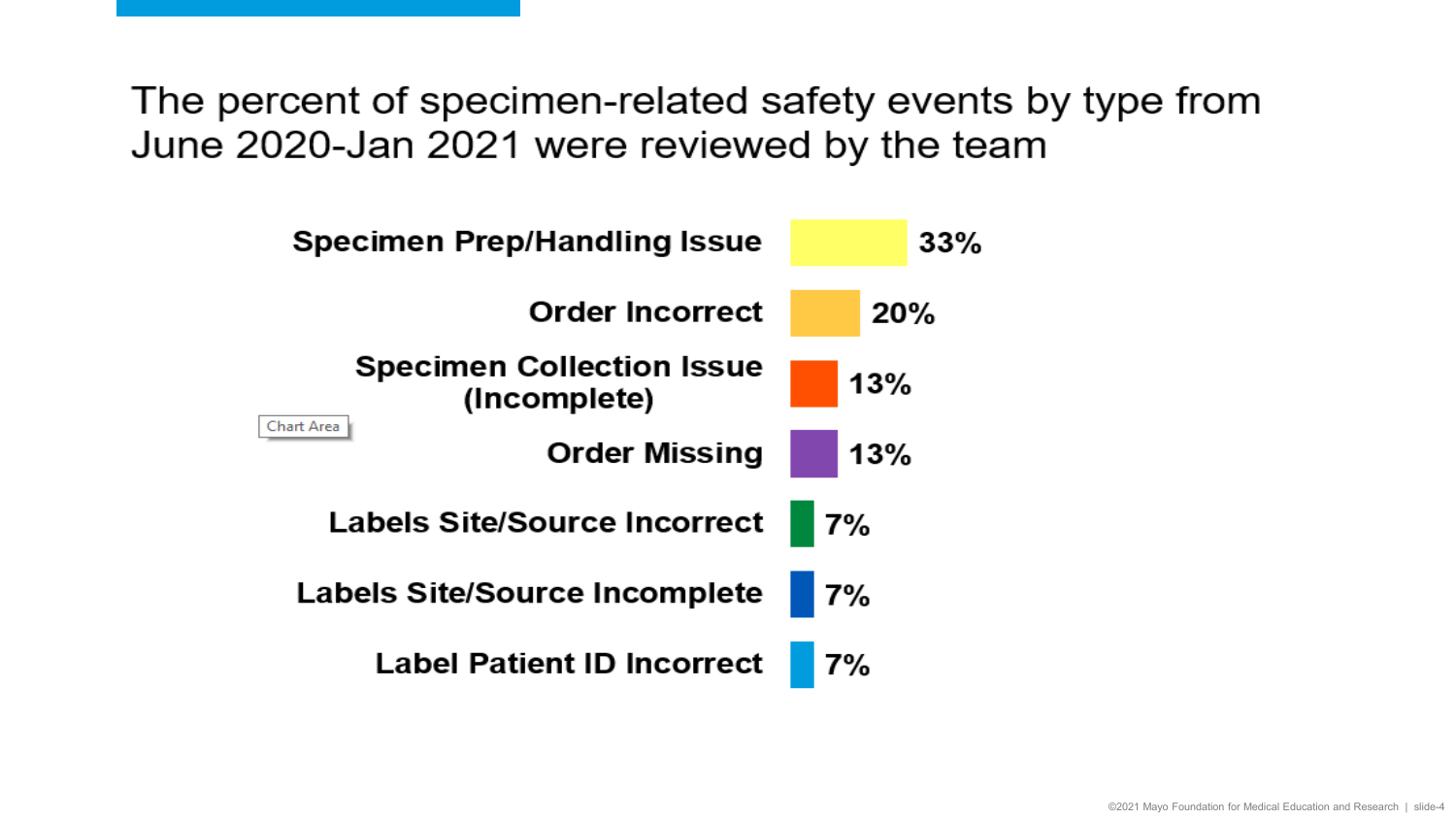### **PROCESS MAP MEASURE**

Patient in US Room to Radiologist Leaves US Room (Outpatient)



• Created Pre/Intra/Postprocedure detailed process maps through observation and group collaboration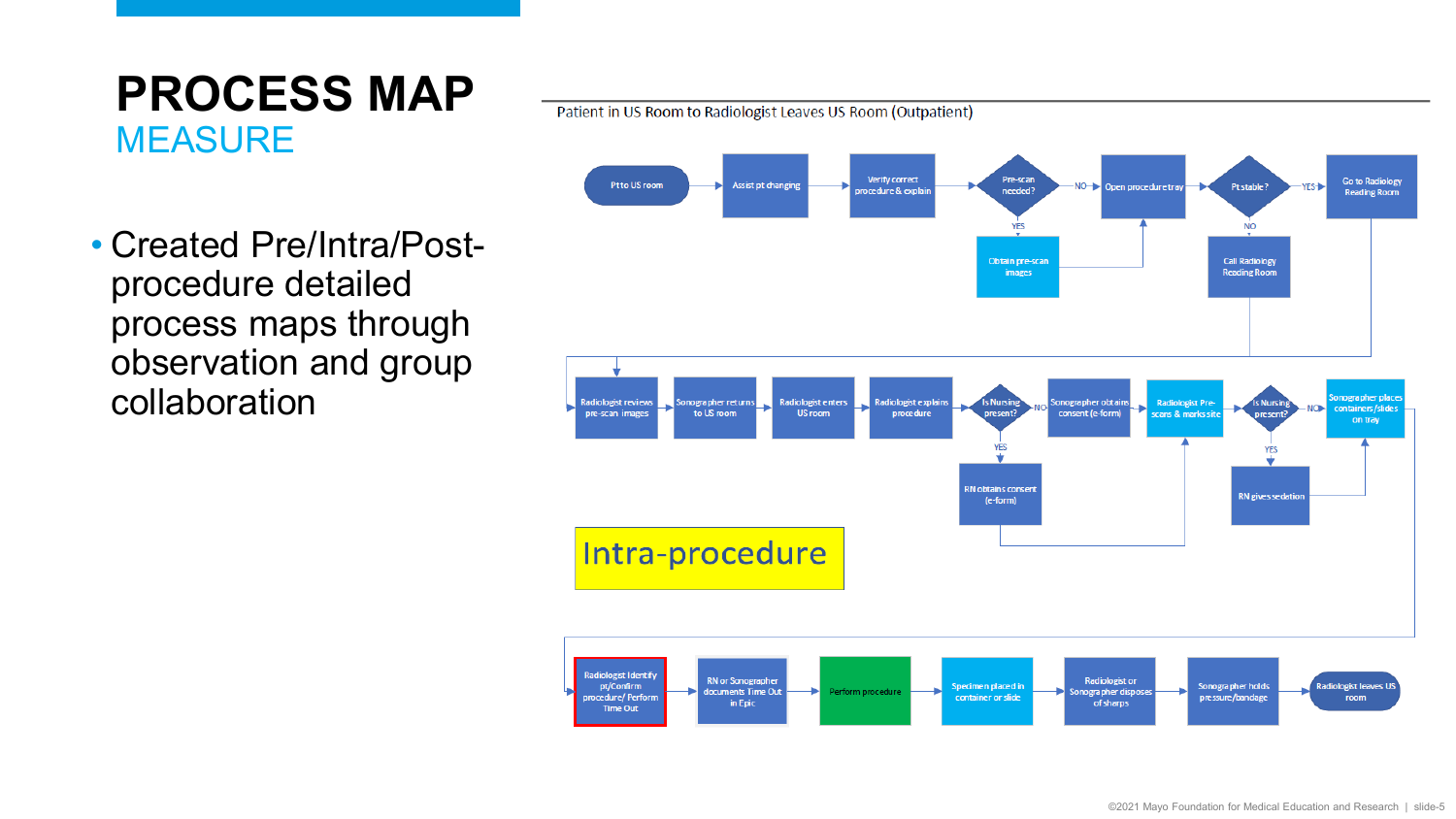## **FAILURE MODES EFFECTS ANALYSIS (FMEA)**

#### ANALYZE

Used FMEA tool to document failure events, the way in which a process can fail, estimating the risk associated with specific causes – Risk Priority Number (RPN)

| <b>Process Step</b>                                       | <b>Success Criteria</b>                                                                       | <b>Potential Failure</b><br><b>Mode</b>                                                                                                             | <b>Potential Effects</b><br>of Failure                                                                          | <b>VERITY</b><br>€Ë           | <b>Potential Cause(s)</b>                                                                                             | <b>CURRENCE</b><br>$\overline{c}$        | <b>Current</b><br><b>Process</b><br><b>Controls</b>                                                                                                                                  | ETECTION<br>$\Box$                                                                         | <b>RPN</b>                                                          |
|-----------------------------------------------------------|-----------------------------------------------------------------------------------------------|-----------------------------------------------------------------------------------------------------------------------------------------------------|-----------------------------------------------------------------------------------------------------------------|-------------------------------|-----------------------------------------------------------------------------------------------------------------------|------------------------------------------|--------------------------------------------------------------------------------------------------------------------------------------------------------------------------------------|--------------------------------------------------------------------------------------------|---------------------------------------------------------------------|
| <b>Description of the process step</b><br>being analyzed. | If the process<br>works properly<br>what is the $\,$<br>desired output?                       | Describe how the<br>process could<br>potentially fail. A<br>given process step<br>can have more than<br>one failure mode.                           | From an internal or<br>external customer<br>point of view, what<br>would be the effects<br>of the failure mode? | the effect<br>to the patient? | Describe how the failure could<br>occur. List every conceivable<br>cause.                                             | the frequency<br>Estimate<br>ŏ<br>of the | <b>What are the existing</b><br>controls and procedures<br>(inspection and test) that<br>either prevent failure<br>mode from occurring or<br>detect the failure should<br>lit occur? | $\overline{5}$<br>that y<br>ā<br>$\equiv$<br><u>.ഗ</u><br>How likely<br>will detect t<br>g | 삠<br>$\overline{\mathbf{x}}$<br>OCC<br>$\pmb{\times}$<br><b>SEV</b> |
| <b>Chart Review</b>                                       | and find out what is<br>being diagnosed; prior<br>imaging; labs ordered<br>for correct medium | Find out correct order <b>Provider entered wrong</b><br>order; no provider<br>note; wrong laterality;<br>therapeuticys diag.;<br>information missed | Pt comes back for scan;<br>labs not collected; wrong<br>diagnosis                                               |                               | Many notes; not organized; no<br>notes detailing why; encounter vs<br>note; different provider;<br>molecular testing? | 10                                       | Looking ahead the day<br>before or right before;<br>and call ordering Dr if<br>avail.; Asking<br>Radiologists to help<br>clarify;                                                    |                                                                                            | 350                                                                 |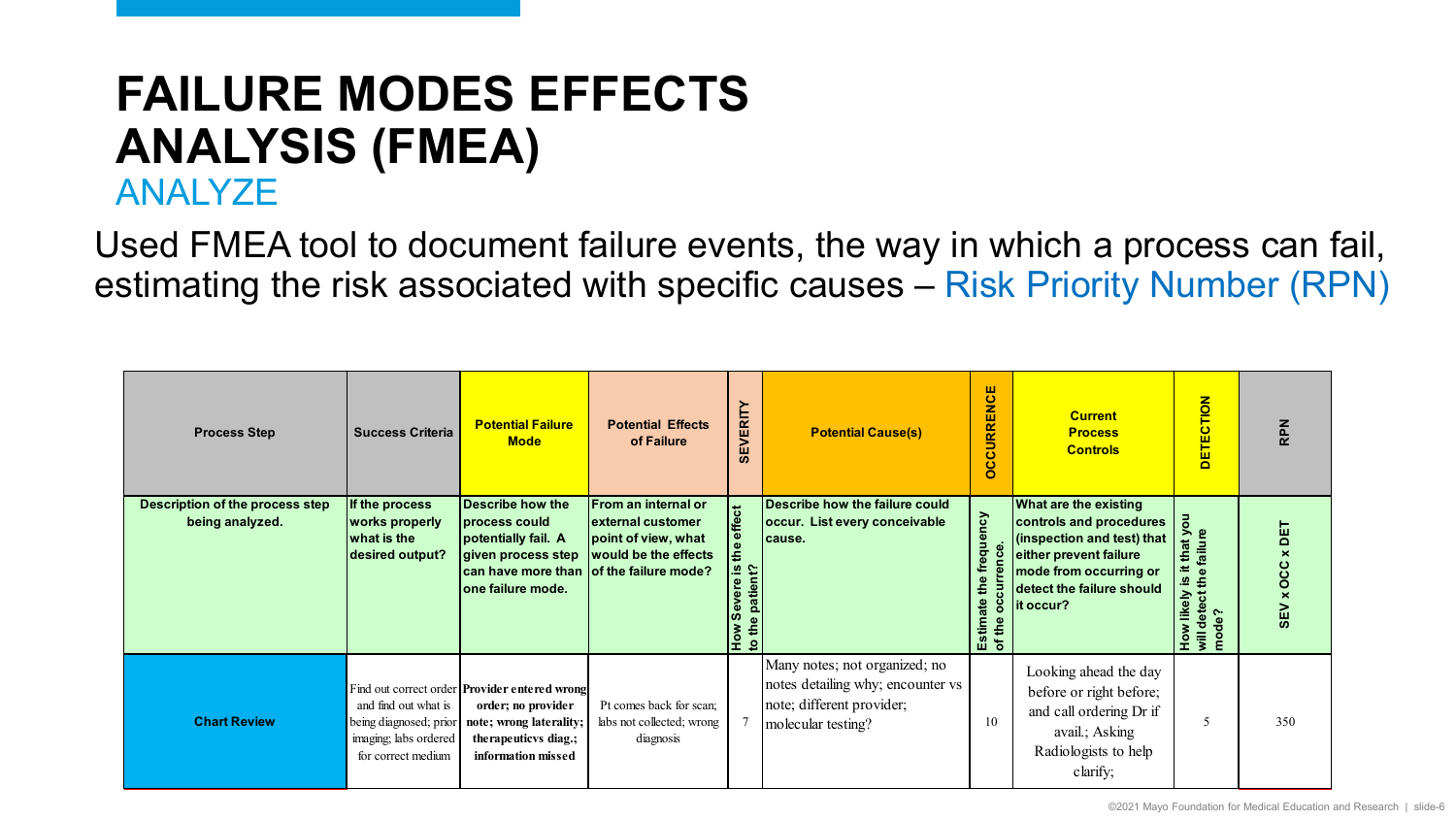### **BRAINSTORM & IDENTIFY KEY IMPROVEMENT IDEAS**  ANALYZE

### Used **Impact/Effort Grid** to rank

improvement ideas into high/low impact and high/low effort:

Impact/Effort Grid

**Sonographer releases signed and held orders (post-procedure)** 

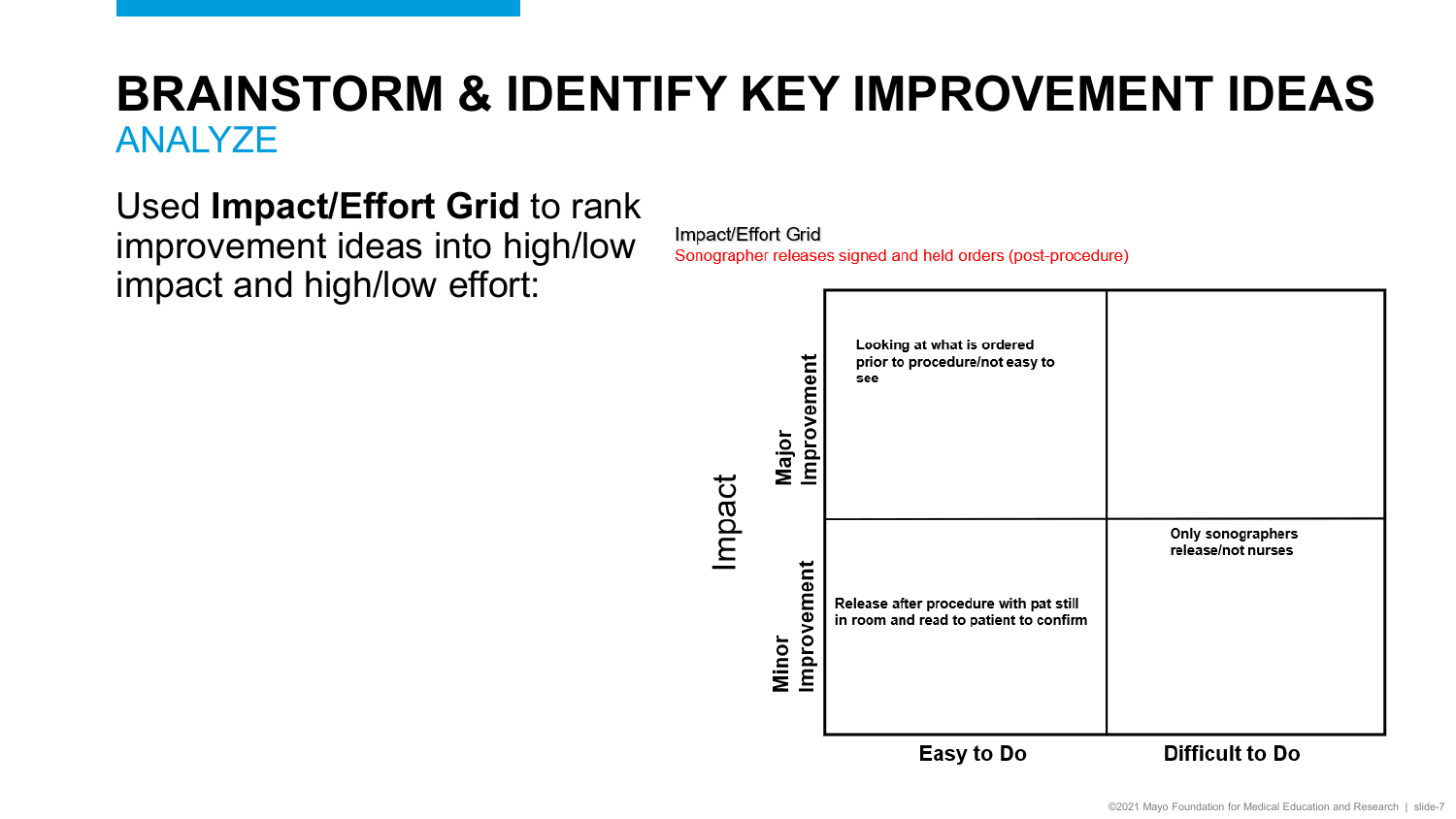## **INTERVENTIONS ARE SELECTED AND TESTED**

ertrong.<br>Confirm patient, exam and specimen information with team. A QRG was created and 1:1 staff training was provided. The procedure room computers were relocated for easier viewing. • **Specify/designate who leads the time out.** Sonographer will use Epic as the primary source to

**Ensure specimen orders and specimen media are verified during time out along with the procedure.** 1:1 staff training was provided.

• **Update specimen reference sheets.** Sonographers reviewed and were installed in each procedure room. **Print Epic and specimen labels in procedure room to ensure correct patient label.** Printers

**Ensure two-person double check of specimens on all shifts.** If there is no sonographer available, the resident/fellow will perform the second person check. US leadership communicated<br>. to staff.

consistent and standardized chart review.<br>The construction of the construction of the construction of the construction of the construction of the constr **Review procedures in advance to ensure accuracy of procedure and specimen orders prior to patient arrival.** US leadership is currently performing reviews of procedure cases the day prior.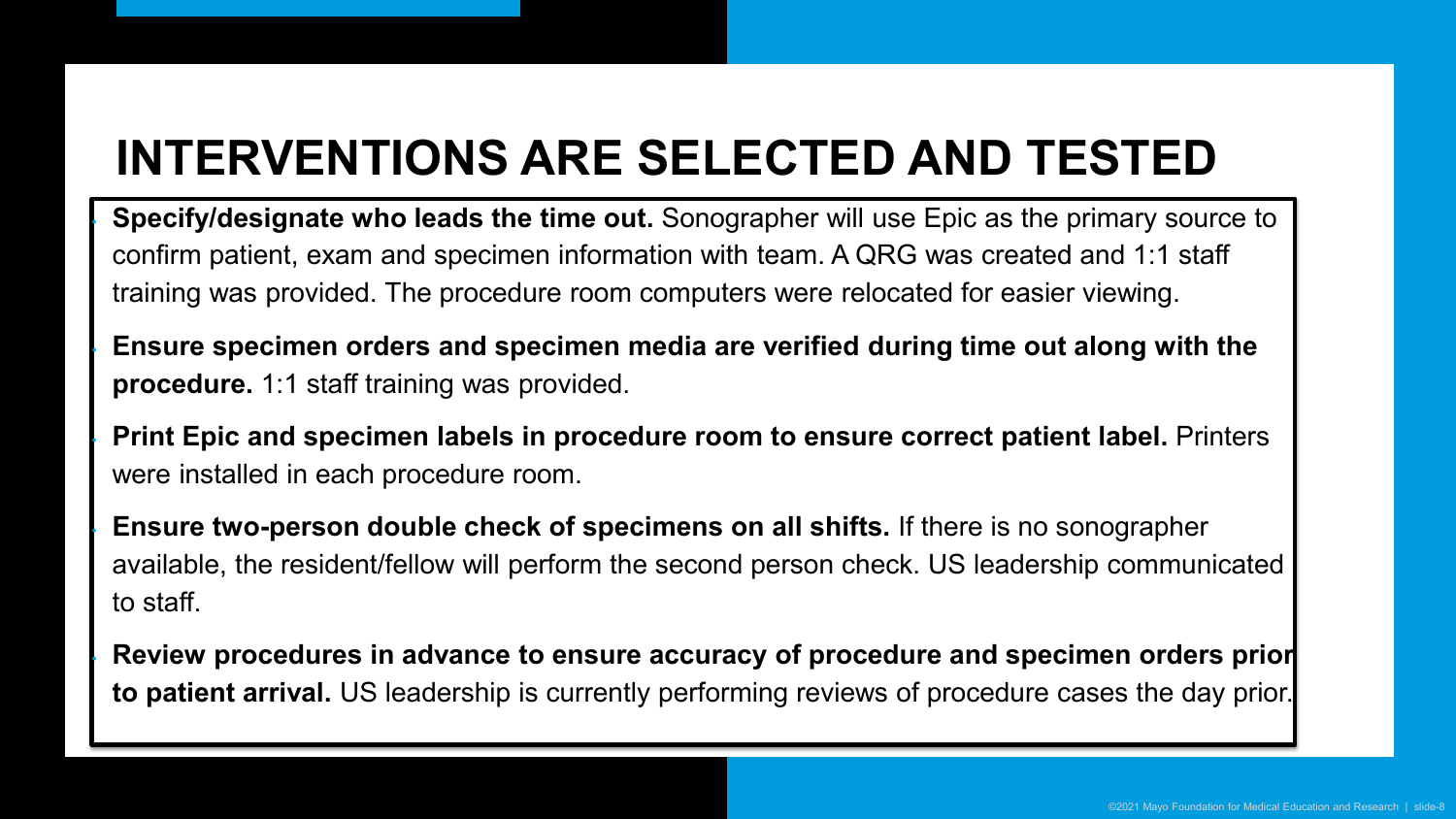### **BALANCING MEASURE** IMPROVE